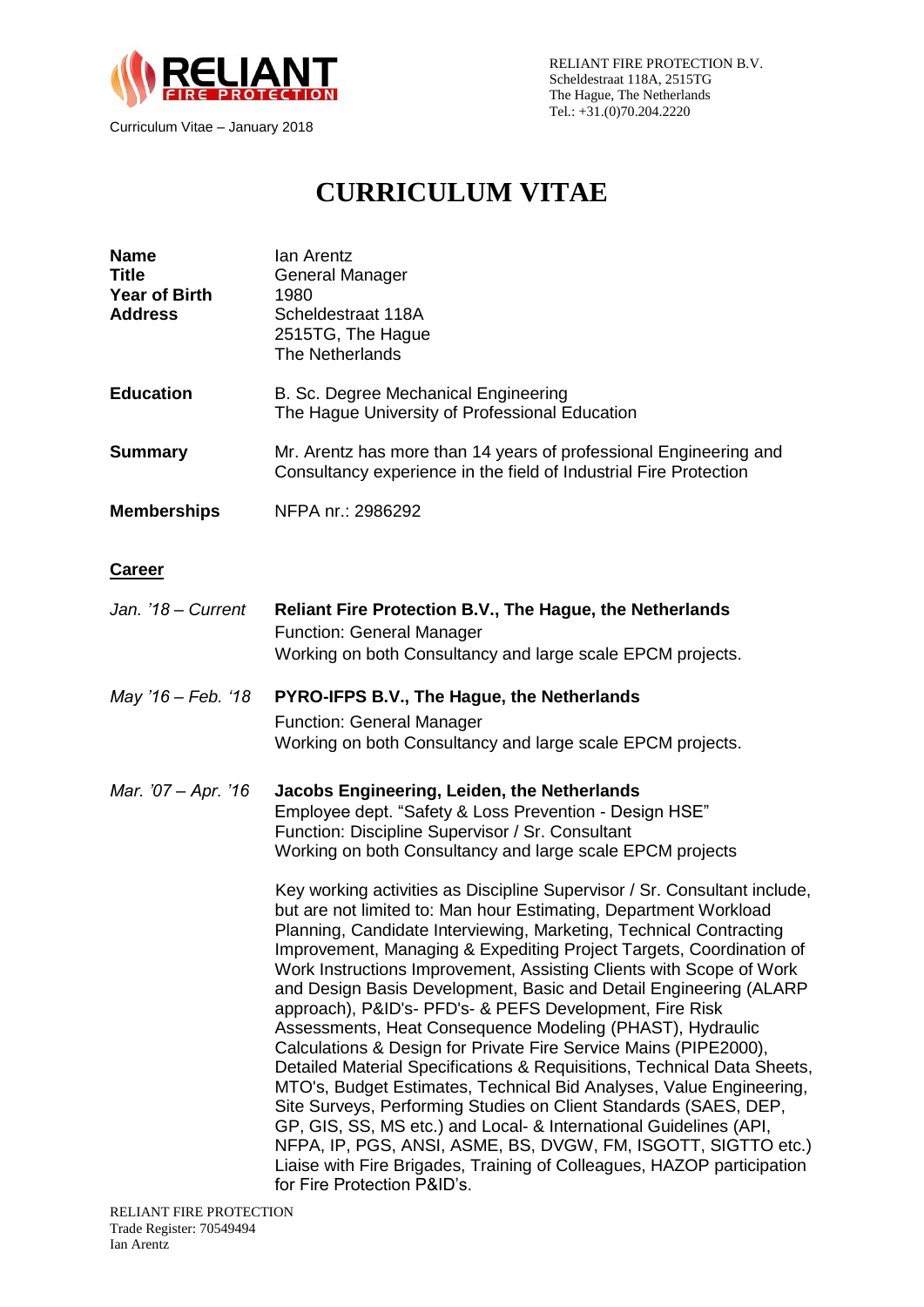

## **Projects**

| 2017 - ongoing | Vopak Styrene, Europoort, Rotterdam<br>EPCM project supporting Fluor Netherlands B.V.<br>Under this project 15 new fixed-roof storage tanks will be constructed<br>increasing capacity with 22.670 m <sup>3</sup> .<br>Overall responsibilities for this project include: implementation of new<br>PGS29 requirements, SOW preparations, contracting support,<br>technical bid evaluations, permit application reviews and firewater<br>pump capacity verifications.                                                                                                                                                                                                                                                                                                                                                                                            |
|----------------|-----------------------------------------------------------------------------------------------------------------------------------------------------------------------------------------------------------------------------------------------------------------------------------------------------------------------------------------------------------------------------------------------------------------------------------------------------------------------------------------------------------------------------------------------------------------------------------------------------------------------------------------------------------------------------------------------------------------------------------------------------------------------------------------------------------------------------------------------------------------|
| 2017 - ongoing | <b>MSD Noxafil Relocation &amp; PGS15 Warehouse, Oss</b><br>Engineering & Procurement project supporting Fluor Netherlands B.V.<br>Noxafil Relocation: automatic Sprinkler system design for clean rooms<br>based on FM-data sheet requirements.<br>PGS15 warehouse: supporting partner IV-Industry in the fire protection<br>design. Including: wet- and dry type automatic sprinkler system,<br>gaseous extinguishing systems, fire alarm and evacuation and<br>firewater catch basin design.                                                                                                                                                                                                                                                                                                                                                                 |
| 2017           | <b>HES Hartel Tank Terminal</b><br>Lump-Sum project supporting Fluor Netherlands B.V.<br>Industrial fire protection design, for the HES Hartel Tank Terminal<br>project. Under this project 52 new storage tanks will be constructed<br>with a total capacity of 1.300.000 $m3$ and 32 $m1$ height.<br>Overall responsibilities for this project include: implementation of new<br>PGS29 requirements, hydraulic calculations, SOW preparations,<br>contracting support, technical bid evaluations, permit application<br>reviews and firewater pump design. Project terminated by Client HES.                                                                                                                                                                                                                                                                  |
| 2016 - 2018    | Audi - Automatic Sprinkler Design Fabrication Hall A, Brussels<br>3D sprinkler ECM project, subcontracted by Arcadis<br>Overall responsibilities for this project include: 3D automatic sprinkler<br>design in "TriCAD Venturis" for new all-electric Audi Q7 SUV Audi<br>fabrication Hall, hydraulic calculations (software prog. HASS), sprinkler<br>schematics, isometrics, Contractor supervision and liaise with Brussels<br>Authorities. All deliverables in accordance with German HOAI<br>standards.                                                                                                                                                                                                                                                                                                                                                    |
| 2014 - 2016    | BP Rotterdam Refinery - HF ALKY Water Mitigation Project, the<br><b>Netherlands</b><br><b>EPCM</b> project<br>Overall responsibilities for this project include: calculate hydraulic<br>performance of existing fire water distribution ring main system<br>currently >40 years old. Replace existing fire water pump station<br>vertical turbine fire water pumps with "Hydropack" fire pumps. Liaise<br>with the National Authorities and Fire Brigade. Value+ suggested &<br>approved by client with estimated value of $\geq \epsilon$ 4,5 mln; no new 16" fire<br>water distribution header required (1,5 km) proven by hydraulic<br>analyses (KY PIPE software), no new power cable required (1,5km).<br>New vertical turbine jockey pump, 21 elevated fire water monitors large<br>capacity type elevation >12 meters. Hydraulic performance of HF water |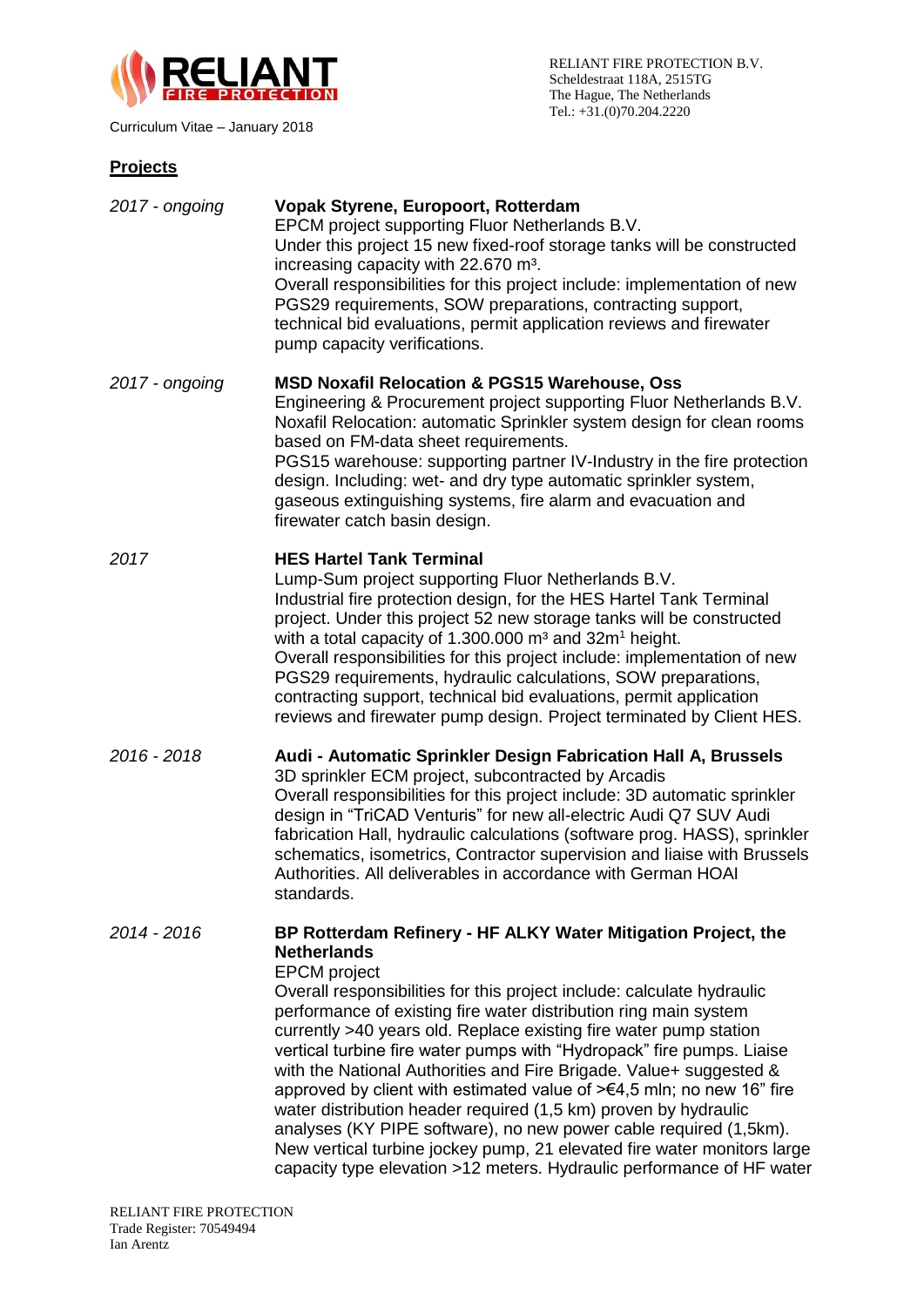

RELIANT FIRE PROTECTION B.V. Scheldestraat 118A, 2515TG The Hague, The Netherlands Tel.: +31.(0)70.204.2220

scrubbing wall calculated for exact orientation. New bucket type strainers specified, isolation block vales specified with MOV's feeding the monitors, FAT & SAT testing, technical requisitions, and technical bid analyses, MTO & Cost Estimates (25% & 10%).

# *2014 – 2016* **Shell Europoort - Upgrade Fire Fighting System, the Netherlands** EPCM project

Overall responsibilities for this project include: calculate hydraulic performance of existing fire water distribution ring main system, currently >40 years old. Replace existing fire water pump station horizontal split-case fire water pumps taking water from water tanks in very poor condition with new "Hydropack" type pumps taking water directly from the harbor (unlimited supply). New vertical turbine jockey pump, FAT & SAT testing, technical requisitions, technical bid analyses, MTO & Cost Estimates (25% & 10%).

## *2015* **Saudi Aramco - Luberef II, Saudi Arabia**

Feasibility study

Overall responsibilities for this project include: check impact planned upgrade on Fire Protection facilities & calculate hydraulic performance of existing fire water distribution ring main, Fire & Explosion Philosophy and Fire Protection Design Basis.

## *2014 – 2015* **ExxonMobil - Bio-Ethanol Blending at Depot, Rotterdam, the Netherlands**

Non-Jacobs permitting project Jacobs was requested to provide input to this Exxon / SPIE Controlec project with regards to the building permit application, see below.

#### *2014 – 2015* **ExxonMobil - Chemical ROP Creep 2015, Rotterdam, the Netherlands** Permitting project Overall responsibilities for this project include: assisting Exxon with the

building permit application procedure. Jacobs has developed a "Fire Protection Philosophy" template report that covers all facets the VRR / BPC / DCMR (Veiligheids Regio Rotterdam / Brand Preventie Commissie / Dienst Centraal

Milieubeheer Rijnmond) evaluates for compliance with the applicable PGS codes (Publicatie Gevaarlijke Stoffen) and Dutch Building decree.

#### *2014* **Vopak - Industrial Terminal Maasvlakte II, Rotterdam, the Netherlands** Conceptual Engineering for Grass root Project Overall responsibilities for this project include: feasibility studies, high level worst case fire scenario studies, firewater demand calculations

## *2013 – 2014* **Vopak - VTB Expansion Tankpit 2&4, Botlek Rotterdam, the Netherlands** Conceptual and Basic Engineering Project.

and cost estimating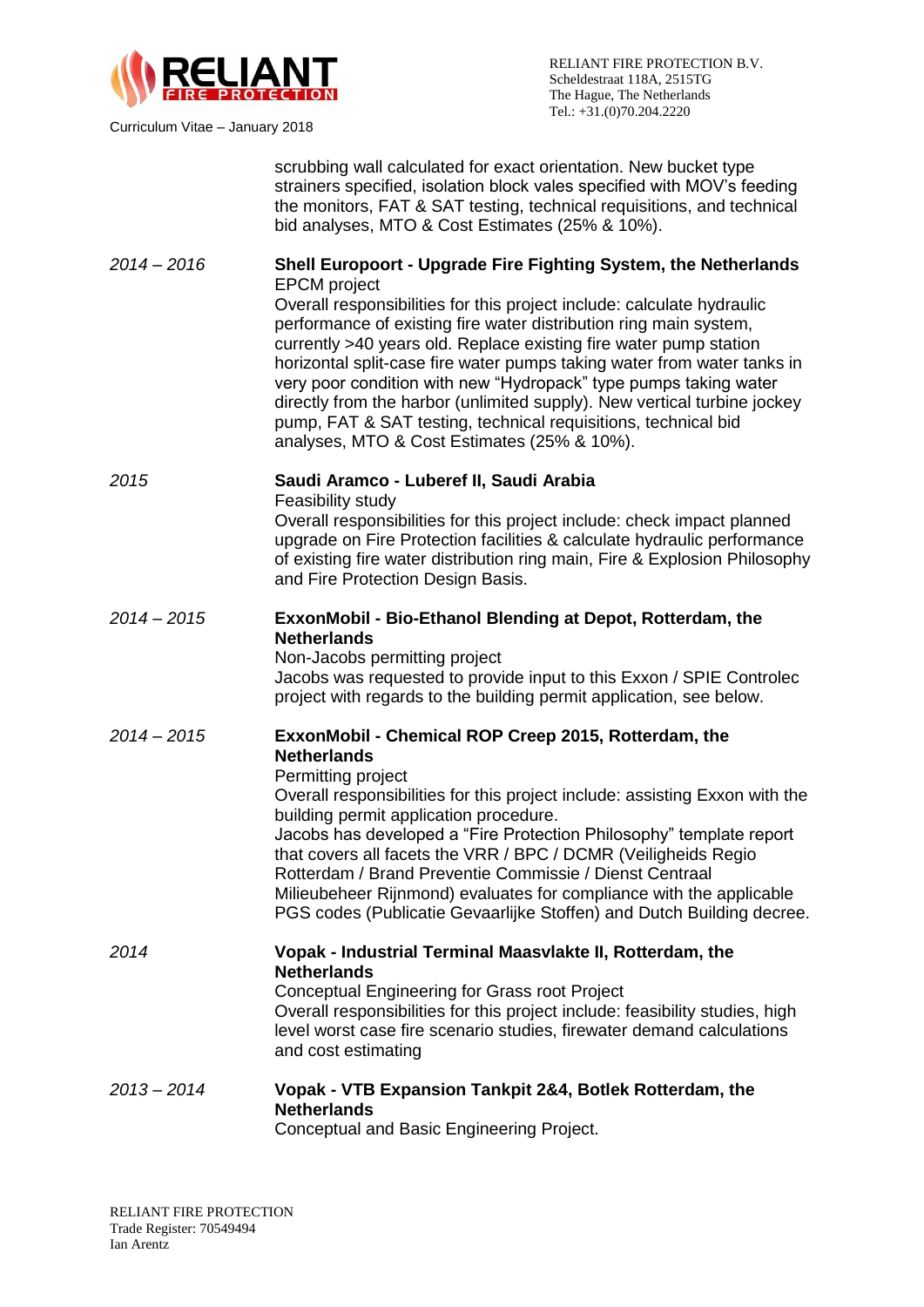

Curriculum Vitae – January 2018

Overall responsibilities for this project include: heat radiation calculations, hydraulic calculations and reporting, bid book contract preparation, P&ID preparation and cost estimating.

- *2013 – 2014* **Vopak - Unlocking VTE, Europoort Rotterdam, the Netherlands** Conceptual and Basic Engineering Project. Overall responsibilities for this project include: heat radiation calculations, hydraulic calculations and reporting, updating firewater layout drawings, P&ID preparation and cost estimating.
- *2013 – 2014* **Vopak - Terminal Hamburg, Expansion Hohe Schaar, Germany**  Conceptual Engineering Project: expansion of bulk storage capacity at existing terminal. Overall responsibilities for this project include: local FP requirements study, preparation of Fire Protection philosophy report, heat radiation simulation study and a 25% cost estimate covering multiple options.
- *2013 – 2014* **Vopak / Shell / Greenergy - Thames Oil Port Terminal, Coryton, UK** EPCM project: converting an old Petroplus refinery into a large throughput bulk storage terminal for the Morzine Ltd (VSG) consortium. Combined effort between Jacobs Leiden, Reading and Manchester. Overall responsibilities for this project include: multiple site surveys, preparation and presentation of FP Recommendation reports, heat radiation studies, hydraulic calculations & reporting, performance testing with the Essex Fire Authority, contacting local vendors for budget quotes and delivery dates, overall planning and expediting to upgrade the fire safety systems to an acceptable level within a limited timeframe.
- *2012 – 2015* **EdeA - Chemelot Geleen, the Netherlands**

Engineering and construction of 4 package unit firewater pumps replacing 5 existing sets. Overall responsibilities for this project include: conceptual-, basic- and detail engineering, advising client EdeA how to replace the firewater pump sets without losing capacity during construction, site surveys, firewater ring main hydraulics review & advise, P&ID preparation, technical requisitions, value engineering, cost estimating, technical bid analyses, testing and commissioning.

*2012* **Vopak - Terminal Leftbank, Kallo, Belgium**  Technical contracting for terminal expansion project. Overall responsibilities for this project include: challenging basic engineering work done by FPC Belgium, informing client Vopak on design issues, Bid Book preparation based on FP philosophy prepared by FPC, overall project coordination and aligning discipline interfaces.

*2011 – 2013* **BP - Effluent Treatment Plant (ETP), Rotterdam, the Netherlands** Engineering and construction activities on deluge cooling and foam extinguishing systems for 2 storage tanks. Overall responsibilities for this project include: conceptual-, basic- and detail engineering, technical contracting, technical bid analyses, close vendor communication (not working in the 3D PDMS model), aligning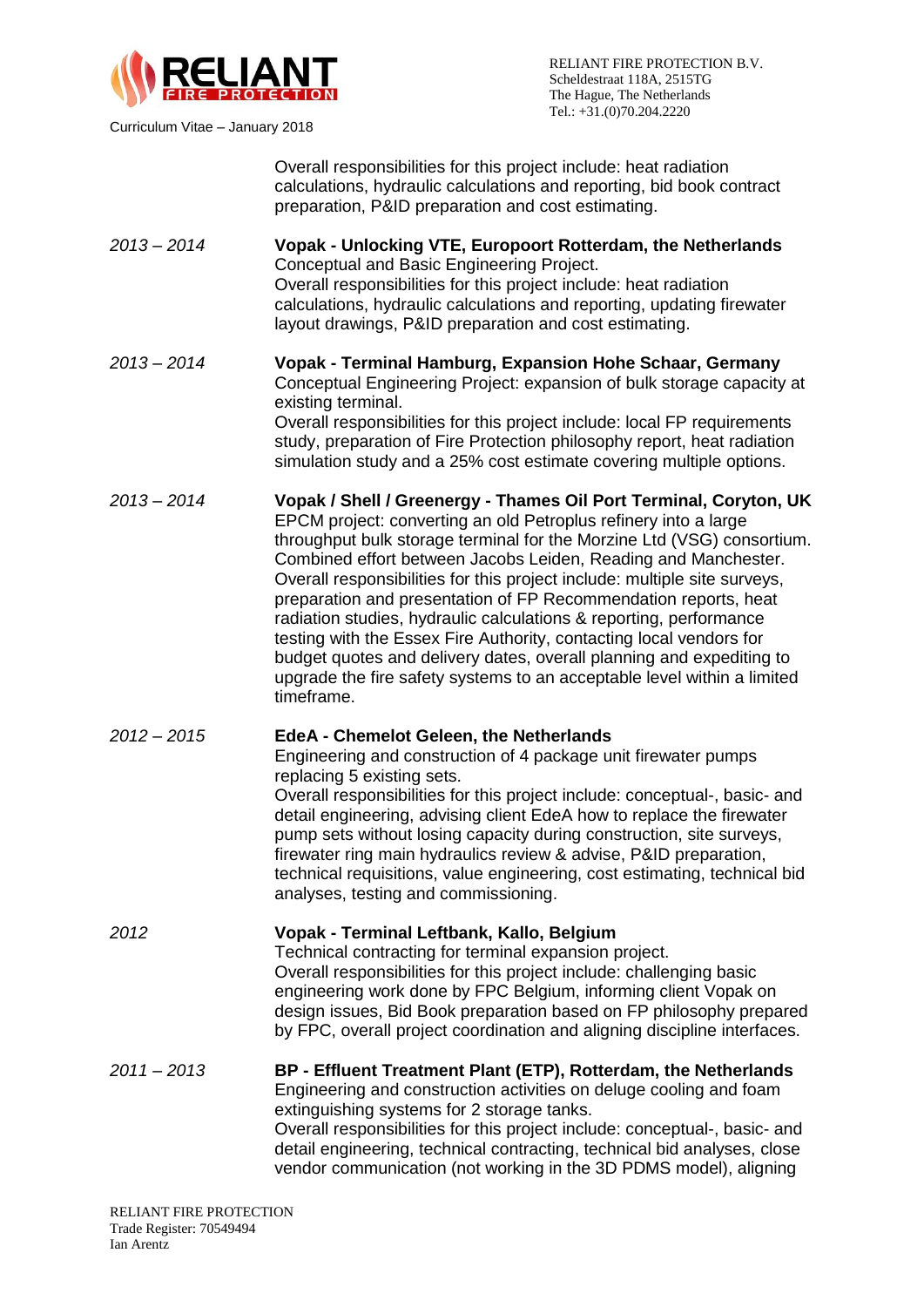

Curriculum Vitae – January 2018

interdiscipline interfaces, heat radiation calculations, water- and foam demand calculations, pipe sizing, testing and commissioning.

| $2012 - 2013$ | Evonik - Apollo 14, Jurong Island, Singapore<br>Basic Engineering Project: New Nylon 12 Chemical Grassroot Facility.<br>Combined effort between Jacobs Leiden, Meerssen, Mumbai &<br>Singapore including: interpreting Singapore safety codes & standards,<br>fire protection philosophy, firewater distribution layout drawings<br>including tie-ins to existing Me5 grid, tendering documents, MTO's,<br>15%- & 10% cost estimates.                                                                                                                                                                                                                                              |
|---------------|------------------------------------------------------------------------------------------------------------------------------------------------------------------------------------------------------------------------------------------------------------------------------------------------------------------------------------------------------------------------------------------------------------------------------------------------------------------------------------------------------------------------------------------------------------------------------------------------------------------------------------------------------------------------------------|
| $2012 - 2013$ | Exxon - RAP Liquid Isoformer Project (RLIP), Rotterdam, the<br><b>Netherlands</b><br>FEED project to increase the site energy efficiency, at current annual<br>production levels of Para-Xylenes and Ortho-Xylenes by re-<br>equilibrating ortho- and para-xylene depleted PXU filtrate.<br>Overall responsibilities for this project include: site survey, coordination<br>with client Exxon & sire fire brigade, worst case fire scenario study, fire<br>protection philosophy, monitor coverage layout drawings, technical<br>contracting and technical bid analyses.                                                                                                           |
| $2011 - 2015$ | Saudi Aramco - Luberef, Saudi Arabia<br>Expansion of Lubricants factory, FEED large scale project.<br>Overall responsibilities for this project include: Hydraulic calculations of<br>both new and existing firewater distribution network, firewater<br>distribution layout drawings including tie-ins to existing grid, upgrade<br>existing firewater pumps and storage tanks, P&ID's, study existing<br>facility and incorporate SAES directives, material selection, multiple<br>Scope of Work specifications, fire protection Design Basis<br>specification, MTO's & input to cost estimates, liaise with Luberef fire<br>brigade, fire zoning and monitor coverage drawings. |
| 2011          | Vopak - Chemicals EMEA, Port la Nouvelle, France<br>Conceptual Engineering project for Grassroot Terminal.<br>Overall responsibilities for this project include: Firewater and foam<br>demand calculations, heat radiation calculations, hydraulic calculations<br>and design including 25% Cost Estimate.                                                                                                                                                                                                                                                                                                                                                                         |
| 2011          | Vopak - TEW, Rotterdam, the Netherlands<br>Conceptual Engineering project for Grassroot Terminal.<br>Overall responsibilities for this project include: Firewater and foam<br>demand calculations, heat radiation calculations, hydraulic calculations<br>and terminal plot plan coordination researching 2 alternatives followed-<br>up by 25% cost estimates for both alternatives.                                                                                                                                                                                                                                                                                              |
| 2011          | Dong - Terminal Hejre, Denmark<br>Crude Stabilization, extended Basic Engineering project.<br>Overall responsibilities for this project include: Hydraulic calculation of<br>both new and existing firewater distribution network, check compliance<br>with latest fire protection industry standards.                                                                                                                                                                                                                                                                                                                                                                             |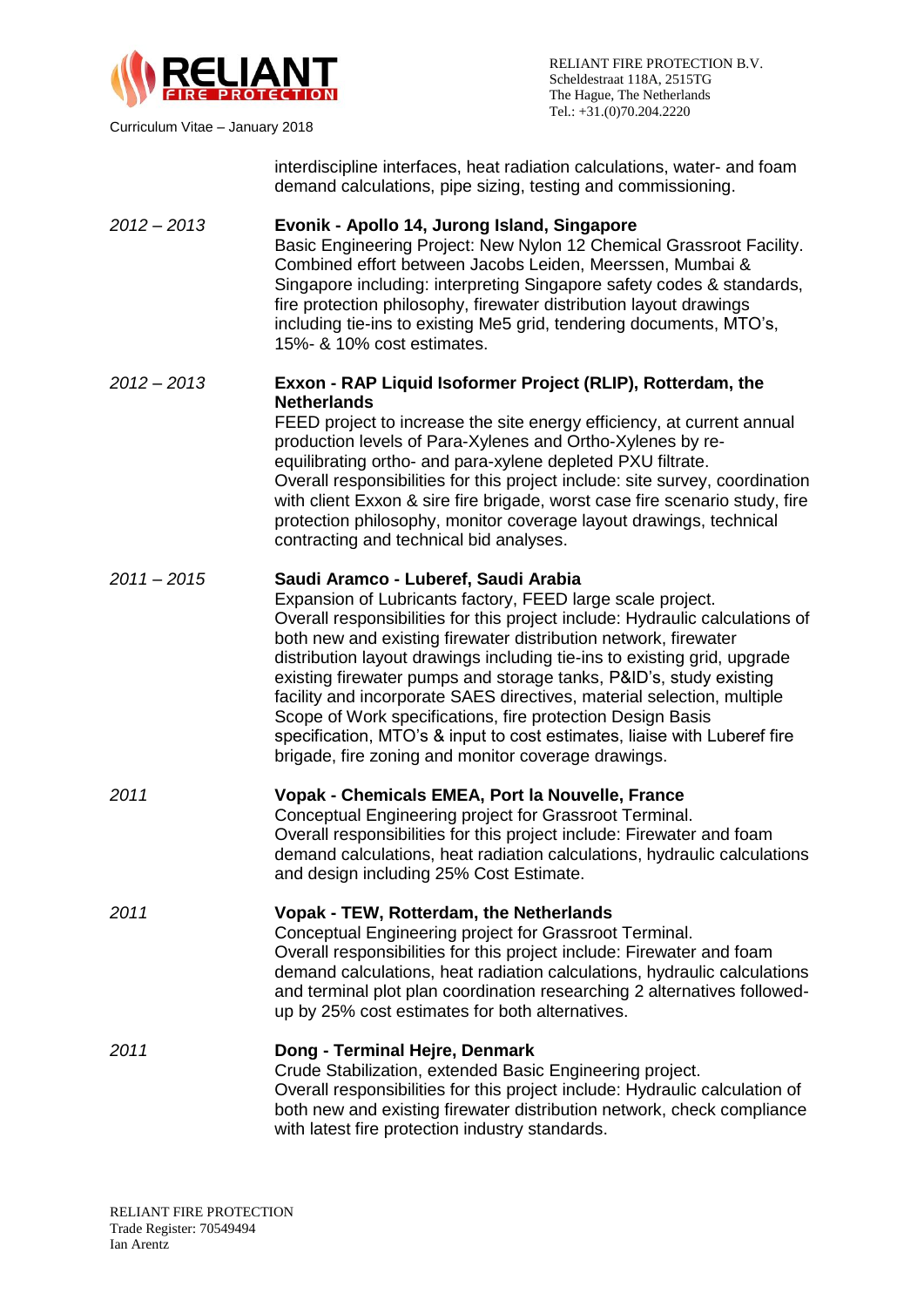

Curriculum Vitae – January 2018

| $2011 - 2013$ | NAM GLT+, NORG, the Netherlands<br>Underground Gas Storage facility expansion including new Water<br>Condensate Storage Tank, Basic Engineering project.<br>Overall responsibilities for this project include: Incorporate latest<br>PGS29 & permitting (WM) requirements to both new and existing<br>facilities, check hydraulics of existing firewater distribution network,<br>incorporate heat radiation calculations results, storage tank &<br>equipment cooling, bund protection and firewater pump setup           |
|---------------|----------------------------------------------------------------------------------------------------------------------------------------------------------------------------------------------------------------------------------------------------------------------------------------------------------------------------------------------------------------------------------------------------------------------------------------------------------------------------------------------------------------------------|
| $2011 - 2012$ | Shell Netherlands Refinery (SNR) - Rotterdam, the Netherlands<br>Implementation of Trigonox 421 P50 in the Sannest plant, Basic and<br>Detail Engineering project.<br>Overall responsibilities for this project include: P&ID's, drawings deluge<br>system, BOD report, MTO, fire proofing consultancy, program of fire<br>protection demands (PvE), Scope of Work report (UPD), liaise with<br>sites fire brigade and preparing tendering packages.                                                                       |
| $2010 - 2011$ | <b>Borealis - Stenungsund, Sweden</b><br>Firewater Pond, Basic Engineering project.<br>Court order to upgrade firewater capacity for existing PE factory.<br>Overall responsibilities for this project included: site survey + visit, clear<br>and define scope, layout DWG's firewater pump room & firewater<br>storage tank setup, P&ID's, routing firewater lines, material selection,<br>requisition, technical bid analyses, liaise with sites fire brigade and<br>advise on hydraulic distribution firewater network |
| 2010          | Vopak - Terminal, Lesedi, South-Africa<br>High level Conceptual Engineering project for Grassroot Terminal.<br>Overall responsibilities for this project included: Heat consequence<br>modelling, storage tanks arrangement and spacing, MTO + 40% &<br>25% cost estimate, hydraulic calculations, hydraulic design and<br>firewater storage tank sizing.                                                                                                                                                                  |
| $2010 - 2011$ | Vopak - Terminal, Pengerang, Malaysia<br>Extended Conceptual Engineering project for Grassroot Terminal.<br>Overall responsibilities for this project included: interpreting Malaysian<br>codes & standards, hydraulic calculations and design, water & foam<br>demand calculation, heat consequence modelling, heat radiation layout<br>DWG's, PFD's, fire protection philosophy, firewater pump selection and<br>technical bid analyses.                                                                                 |
| $2010 - 2011$ | Vopak - Terminal, Marmara, Turkey<br>Grassroot Hydrocarbons Terminal with Jetty, Extended Basic<br>Engineering project.<br>Overall responsibilities for this project included: Hydraulic calculations<br>and design, heat consequence modelling, interpreting Turkish safety<br>codes & standards, PFD's and P&ID's, firewater pump selection,<br>tendering documents, MTO's, technical bid analyses, implementing<br>scope changes and coordination with the client.                                                      |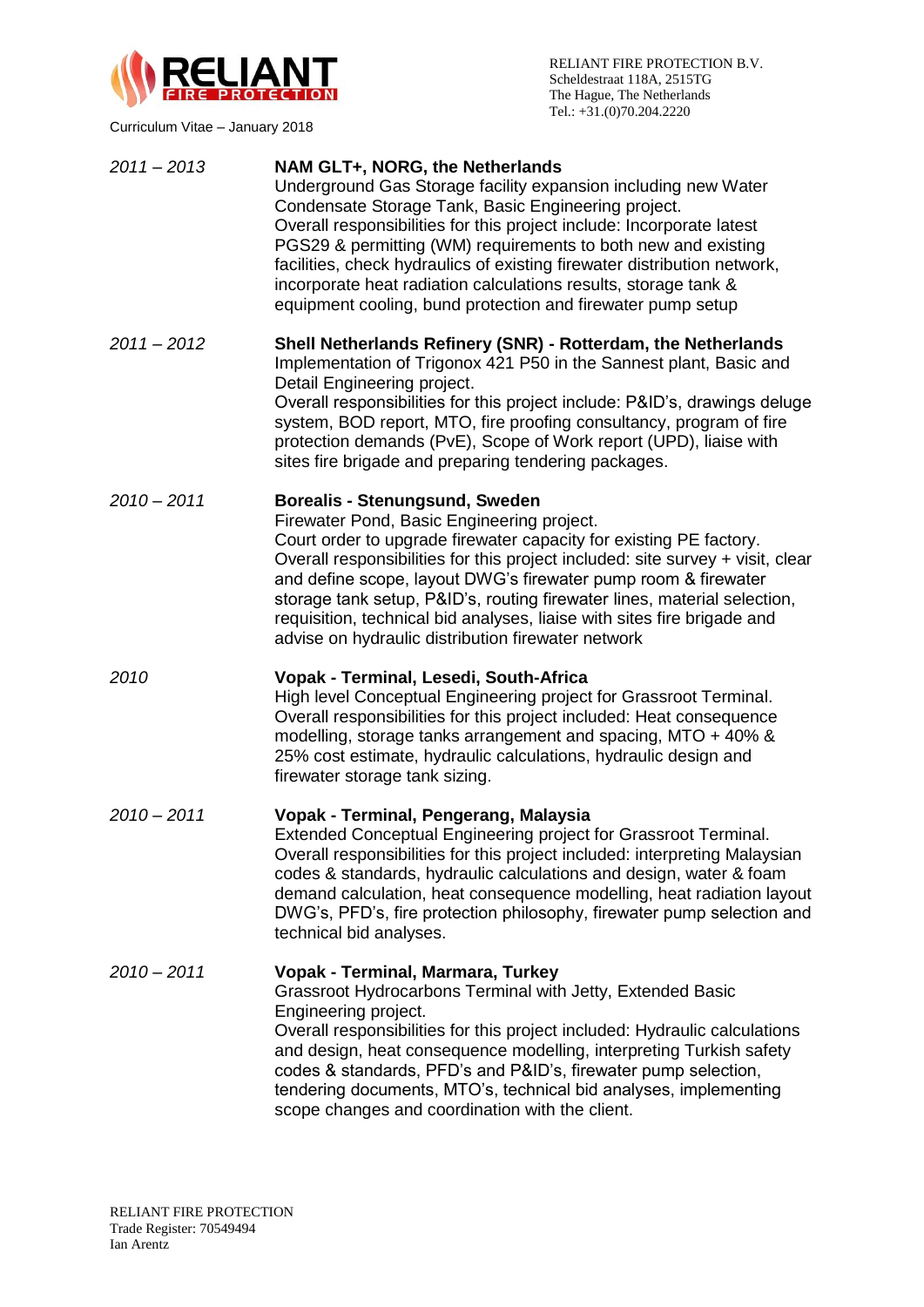

RELIANT FIRE PROTECTION B.V. Scheldestraat 118A, 2515TG The Hague, The Netherlands Tel.: +31.(0)70.204.2220

*2009 – 2011* **Shell Global Solutions Shell Refinery - Pernis Rotterdam, the Netherlands**  PRIMA Waterfront - Jetty 32 Repair, EPCM project. Overall responsibilities for this project include: coordination with the client counterpart and fire brigade, fire protection philosophy, model reviews, material selection, MTO's, technical bid analyses, value engineering and construction coordination. *2008 – 2010* **Vopak - Terminal Bahamas** Greenfield Expansion Hydrocarbons Terminal, Extended Basic Engineering project. Overall responsibilities for this project included: Hydraulic calculations and design, heat consequence modelling, PFD's and P&ID's, firewater pump selection, tendering documents, MTO's, technical bid analyses, implementing multiple scope changes and coordination with the client. *2009* **Vopak - Terminal Yangpu, China** Grassroot Hydrocarbons Terminal, FEED project. Storage tanks terminal project for the Yangpu harbour area. Interpreting Chinese standards and codes, front end engineering services to function as bases for the upcoming Basic Design phase. *2008 – 2010* **Essent - Gronau, Germany** German Epe Cluster, Underground Gas Storage, EPCM project. Overall responsibilities for this project include: Hydraulic calculations and design, technical recommendations for underground firewater extension. Facilitate in the upgrade and extension of a technical inferior fire protection installation. Providing insight in the financial consequences of proposed technical solutions incl. technical bid analyses. *2008 – 2009* **National Oil Reserve Agency (NORA) - Cork, Ireland** Global Liquid Storage Greenfield, FEED project. Tactical hydrocarbon products storage serving a National purpose. Providing engineering support on a consultancy bases. Presenting conclusions and plot plan arrangement recommendations to the client in a presentation. *2008 – 2009* **BP Amsterdam Terminal - Amsterdam, the Netherlands** Bio-Ethanol, EPCM project. Retrofitting two hydrocarbon products storage tanks fit for Ethanol storage. Reroute firewater and foam headers and assist in tank design changes for fire protection purposes. Preparation of requisitions followed up by technical bid analyses and construction coordination. *2008 – 2009* **BP Amsterdam Terminal - Amsterdam, the Netherlands** BAT Theseus project Engineering, Procurement and Construction Management for: New package-unit containerised diesel driven fire water pumps on dedicated platform above harbour. Jetty fire protection systems design, including; escape way protection (water curtains), jetty structural steel cooling, oil booms and new elevated fire monitors for ship protection.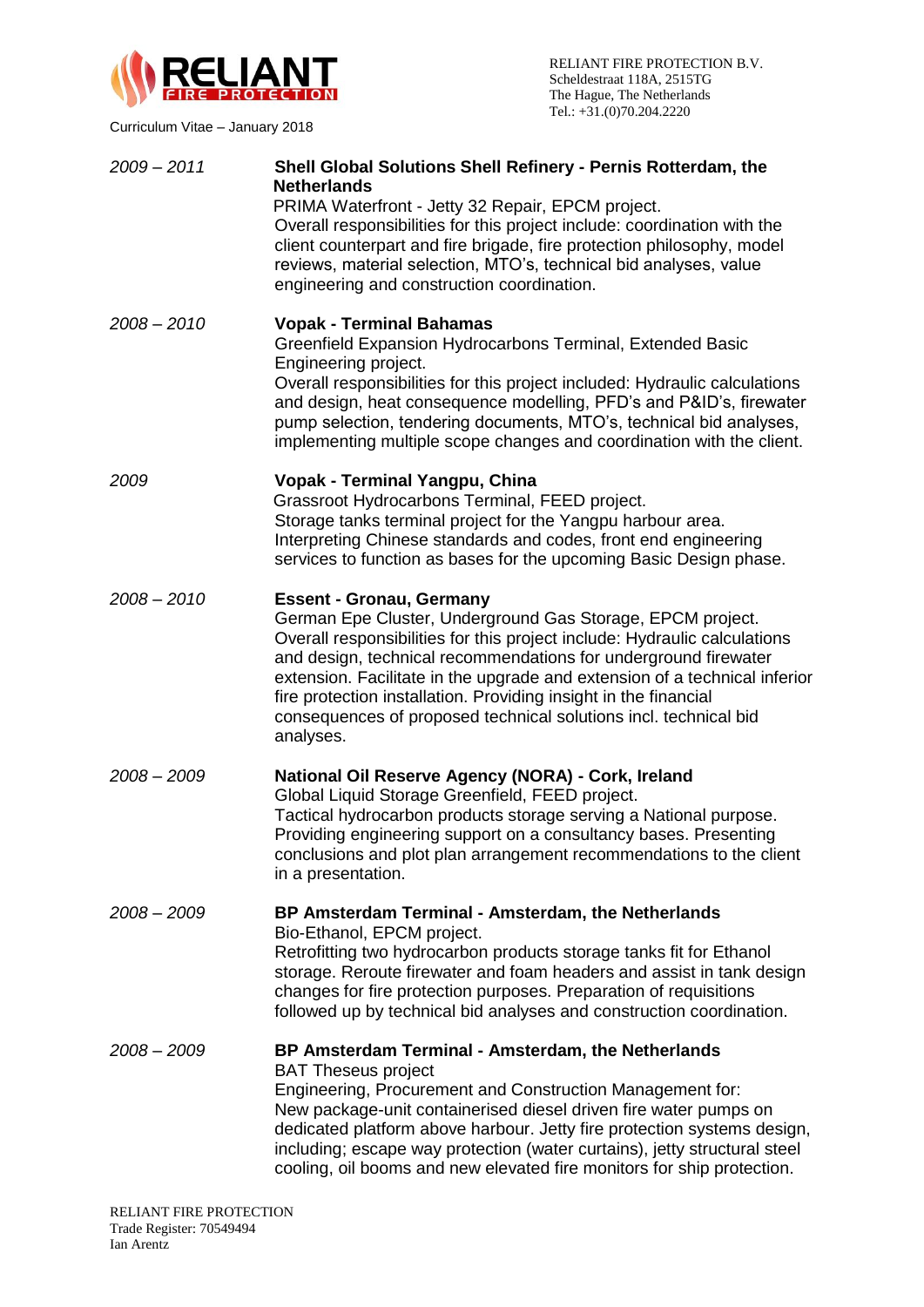

Curriculum Vitae – January 2018

Hydraulic calculations for complete fire water distribution ring main.

| $2007 - 2008$ | Sirte Oil Company - Marsa al Brega, Libya<br>LNG Processing Plant Rejuvenation, Basic Engineering project.<br>Joint effort between Jacobs & Shell Global Solutions<br>Rejuvenation project involving a 40 year old LNG processing plant to<br>guarantee safe and reliable performance for another 20 years of<br>operations. Large scale project, consisting of; complete firefighting /<br>protection installation replacement upgraded with the latest cutting<br>edge technology. Site survey + visit in a combined effort with customer<br><b>Shell Global Solutions.</b>                                                                                                                                                                                                                                          |
|---------------|------------------------------------------------------------------------------------------------------------------------------------------------------------------------------------------------------------------------------------------------------------------------------------------------------------------------------------------------------------------------------------------------------------------------------------------------------------------------------------------------------------------------------------------------------------------------------------------------------------------------------------------------------------------------------------------------------------------------------------------------------------------------------------------------------------------------|
| 2007          | <b>Exxon/Mobil - Botlek Rotterdam, the Netherlands</b><br>RAP_PxD Chemical Paraxylene & Benzene Factory, Basic and Detail<br>Engineering project.<br>Overall responsibilities for this project included: Hydraulic analyses,<br>design, calculation and technical recommendation of an underground<br>firewater extension. Formatting the technical solutions and<br>recommendations in a presentation.                                                                                                                                                                                                                                                                                                                                                                                                                |
| 2007          | Neste Oil - Botlek Rotterdam, the Netherlands<br>Bio-Diesel Second Generation (B2G), Conceptual Engineering project.<br>Overall responsibilities for this project included: Hydraulic design and<br>calculation of grass root underground firewater distribution network for<br>new Bio-Diesel terminal.                                                                                                                                                                                                                                                                                                                                                                                                                                                                                                               |
| 2007 - 2009   | Kuwait Petroleum - Europoort Rotterdam, the Netherlands<br>New SRU FEED / SO <sub>2</sub> WGT, Basic and Detail Engineering project.<br>Overall responsibilities for this project included: Hydraulic analyses,<br>design, and technical recommendation of an underground firewater<br>extension. Distillate scope definitions from scattered project<br>information. Providing technical solutions, solving existing issues and<br>coordination with both the client and local fire brigade.                                                                                                                                                                                                                                                                                                                          |
| 2006 - 2007   | <b>Schiphol Airport (Amsterdam), the Netherlands</b><br>Employee dept. "Imtech Projects North West B.V."<br>Work scope; assistant project leader, working on a number of large<br>scale sprinkler and HVAC projects for the "Utility Industry" at Schiphol<br>Airport.<br>Providing customers with total technical solutions; offering a safe<br>environment for travelers and employees.<br>Overall responsibilities for these projects included; updating the<br>financial stats of both running and finalized projects. Managing of credit<br>and debit balances and reporting results to the management. Preparing<br>estimates and proposals for our customers, steering draftsmen and<br>mechanics to meet and challenge project milestones. This included<br>ordering of materials and tracking delivery dates. |
| 2005 - 2006   | The Council of State, The Hague, the Netherlands<br>Work scope; project engineering, working on large scale HVAC project                                                                                                                                                                                                                                                                                                                                                                                                                                                                                                                                                                                                                                                                                               |

providing our customer with total technical solutions.